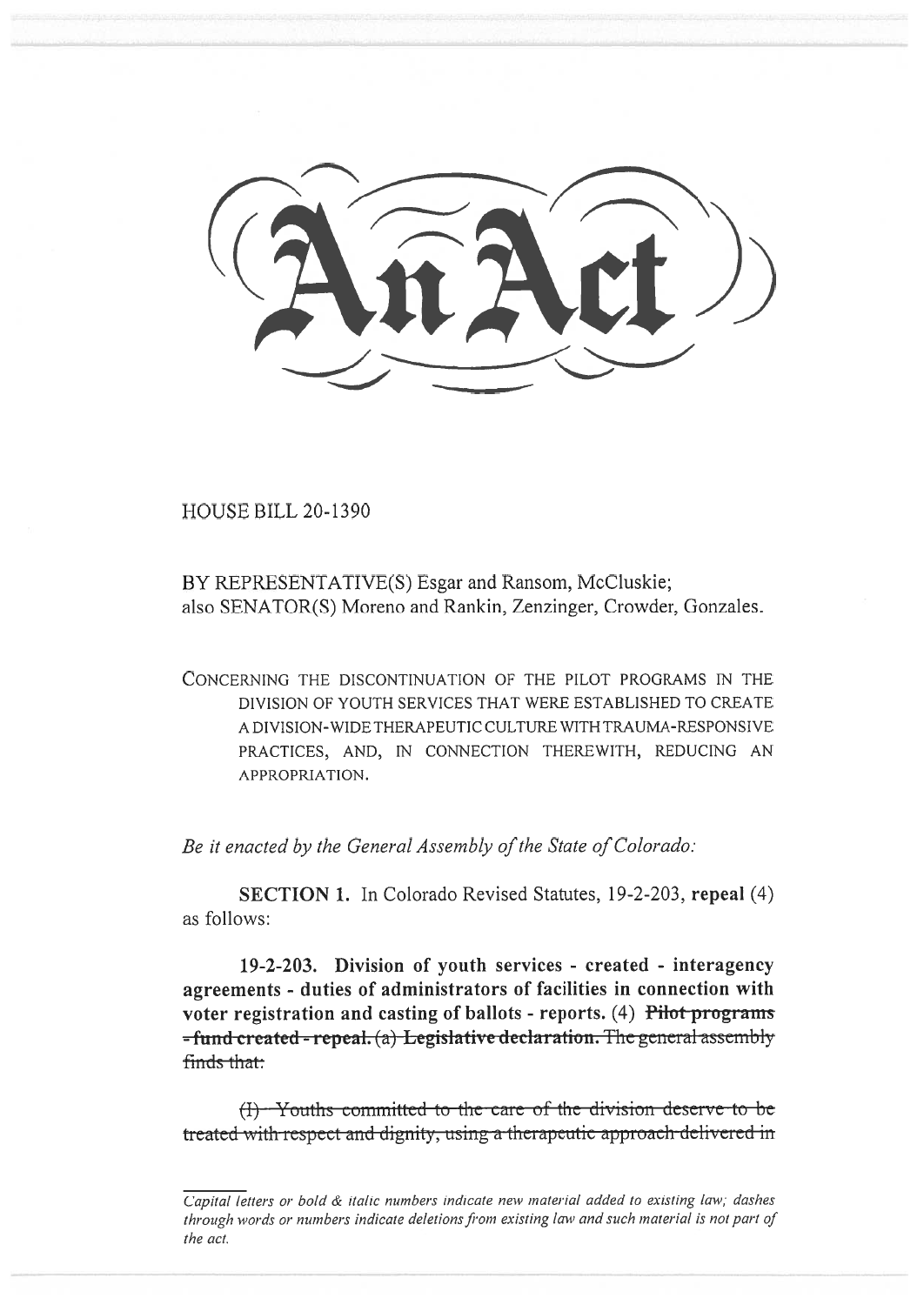a treatment setting where social-emotional competencies are learned and practiced by youths and staff;

(II) Because many youths committed to the care of the division have experienced trauma, which may include physical and sexual abuse, abandonment, violence in their homes or in their communities, or the loss of a family member at a young age, the experience of a safe, humane, and nurturing environment is necessary for youths to develop coping skills and the ability to trust and form healthy relationships:

(III) Almost all youths committed to the division will return to the community;

(IV) Youths in the division's care need treatment and tools that prepare them to safely rejoin our communities;

(V) The environment in the division should be safe, secure, and nonviolent to promote building trust and healthy relationships between youths and staff and to allow youths to grow and mature responsibly;

(VI) Rates of violence against youths and staff in the division are unacceptably high;

(VII) Improvements can always be made in the division, which strives to have staff and youths engaged with respect and dignity and create an environment that is safe for all;

(VIII) Division staff have an extremely difficult job. They must respond daily to extremely troubled youths, including some who act out with violence. Even with appropriate staff response, some youths will need to be physically restrained.

(IX) Division staff want to help, and not hurt, youths;

 $(X)$  Nonetheless, certain restraint practices used in youth corrections, including full-body restraints, the WRAP, solitary confinement, pressure-point or pain-compliance techniques, manipulating nerves, mechanical restraints, and knee strikes to thighs, buttocks, and ribs are physically and psychologically harmful, destructive to relationship building, and inconsistent with the therapeutic, trauma-responsive, and non-violent

PAGE 2-HOUSE BILL 20-1390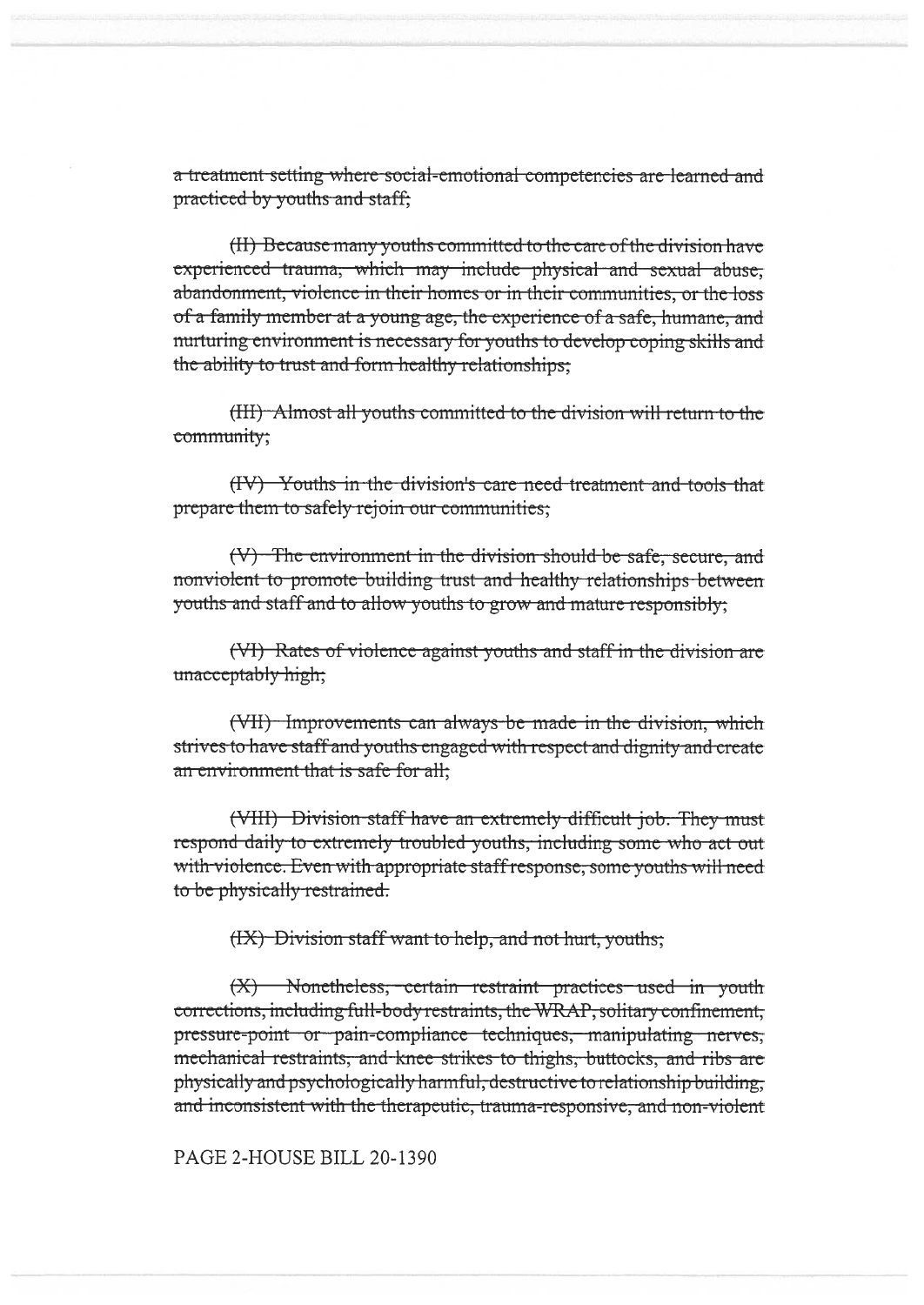environment the division is committed to creating;

(XI) Fundamental cultural change is needed at the division in order to provide for the safety of youths and staff and to effectuate real and lasting personal change for the youths in the division's care;

(XII) Division staff need additional tools and training to reduce the use of physical restraints and to promote stronger, healthier relationships with youths; and

(XIII) Transparency and accountability regarding critical incidents, fights, assaults, restraints, and injuries that occur in division facilities are critical components of cultural change.

(b) The division shall implement two pilot programs to aid in the establishment of a division-wide therapeutic and rehabilitative culture. The pilot programs will test the efficacy of a therapeutic group-treatment approach and the ability of the division to keep youths and staff safe without the use of seclusion and mechanical restraints other than handcuffs. In administering the pilot programs, the division shall:

(I) Provide treatment to at least thirty-five youths committed to the division's care, divided into groups of no more than fifteen. In selecting youths to participate in the pilot programs, the division shall ensure that the vouths reflect a representative cross section of youths committed to the division's care with respect to age and history of violence.

(II) Give hiring or transfer preference to staff who agree to work as staff in the pilot program;

(III) Create teams of youths and staff by assigning each staff member to a group of youths, to which group the staff member remains assigned throughout the pilot programs;

(IV) Require staff assigned to the pilot programs to be trained as youth specialists and have or acquire substantial knowledge of rehabilitative treatment, de-escalation, adolescent behavior modification, trauma, safety, and physical management techniques that do not harm youths; assign no staff members to the pilot programs solely as security staff; and maintain a ratio of staff to youths that meets or exceeds nationally recognized

PAGE 3-HOUSE BILL 20-1390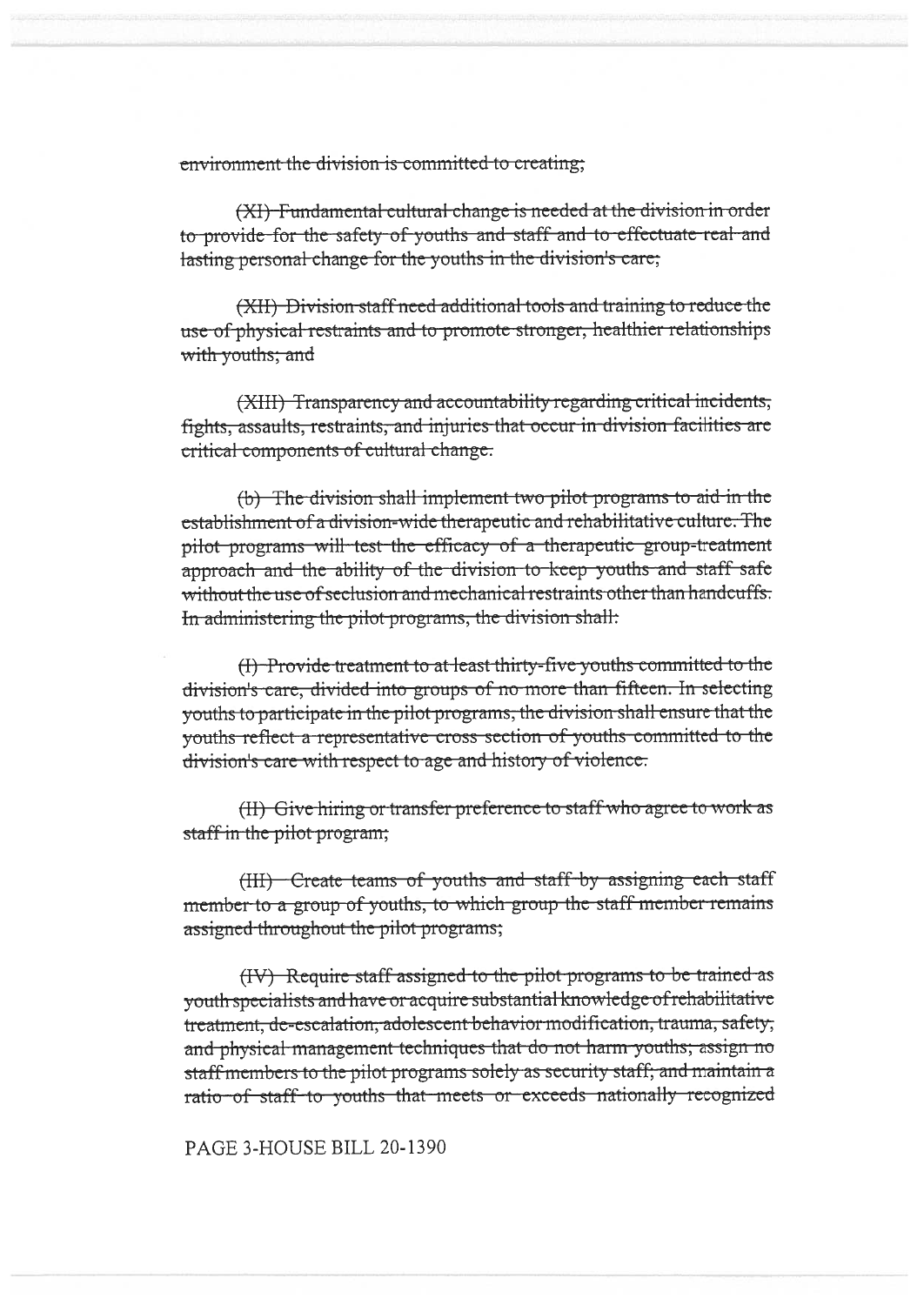standards and reflects best practices;

(V) Operate healthy, trauma-responsive organizational environments as demonstrated through prosocial, safe, and non-violent interaction by:

(A) Prioritizing the physical and psychological safety of youths and staff:

(B) Meeting the basic needs of youths, which are food, clothing; shelter, emotional and physical safety, belonging, and family involvement.

(C) Creating a humane environment for youths that is not institutional but is home-like, healthy, and therapeutie:

(D) Holding youths in the least restrictive environment possible:

(E) Emphasizing positive behavioral outcomes with the goal of helping youths to progress from behavioral compliance to internalized change;

 $(F)$  Utilizing the small group process as a primary method of providing treatment services, where resolution of core issues and development of social-emotional competency can occur, youth behaviors are viewed as having a cause, and determining the purpose of a behavior is essential to the treatment process;

(G) To the extent possible, ensuring that each youth in the pilot programs remains with his or her group and dedicated staff member during waking hours, except for specialized treatment or educational services;

(H) Relying on de-escalation and relationship-building techniques that help staff members avoid physical management and restraint;

(I) Not using restraint methods that physically harm youths, including striking youths, using mechanical restraints other than handcuffs, and using pain-compliance or pressure-point techniques;

(J) Prohibiting a youth from participating in the restraint of another vouth:

PAGE 4-HOUSE BILL 20-1390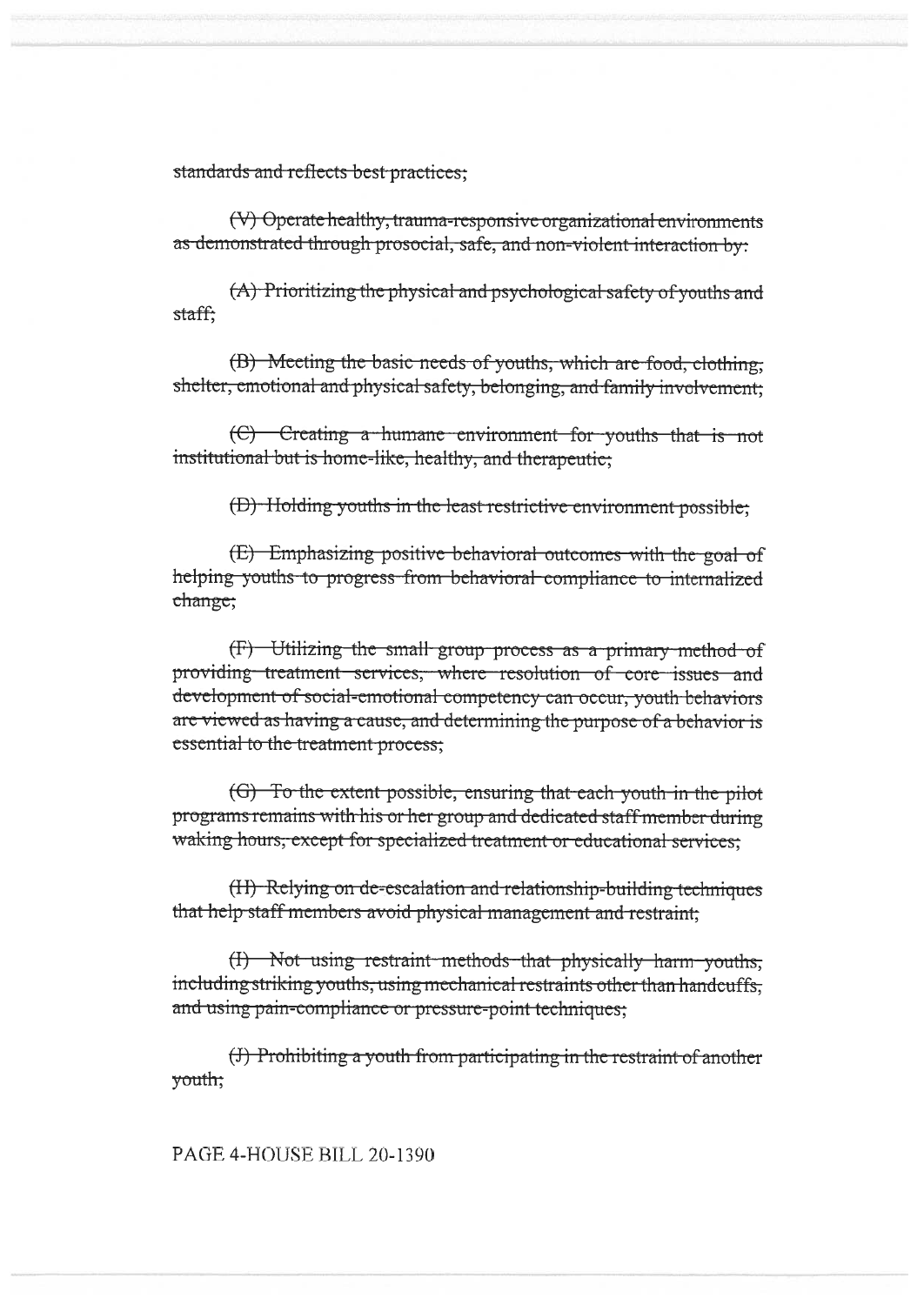(K) Phasing out completely within the first year of each pilot program the practice of placing youths alone in a room or area behind a locked door from which egress is prevented, except during sleeping hours, and avoiding isolation of youths from their peers;

(L) Integrating trauma-responsive principles and practices into all elements of programming and ensuring that all staff who work with youths are thoroughly trained to provide trauma-responsive care. For the purposes of this section, "trauma-responsive" care means care in which staff are trained to expect the presence of trauma in the youths being served, to recognize how staff response and organizational practices may trigger painful memories and re-traumatize youths with trauma histories, and to resist taking actions or using words that re-traumatize youths.

(M) Providing continuity of services and relationships through a seamless case management system and assignment of a dedicated case manager to each youth, which case manager serves as the primary advocate for the youth and his or her family and works actively with both throughout the pilot programs;

## (N) Prioritizing family engagement; and

(O) Facilitating community engagement, consistent with principles of restorative justice;

(VI) Contract through a competitive bid process with an independent third party to facilitate, coach, and train staff and leadership throughout the course of the pilot programs. The independent third party must have expertise in systemic cultural transformation of a youth correctional system from a punitive correctional culture to a rehabilitative and therapeutic culture. The independent third party must have experience training staff in providing relationship-based, group-centered, trauma-responsive care and decreasing violence against youths and staff in facilities. The independent third party shall assist with implementation of the pilot programs, provide training for staff working in the pilot programs, and provide at least one three-quarter-time to full-time consultant to provide on-the-ground mentorship, coaching, and training to pilot program staff members throughout the pilot programs. The consultant shall also provide training to the division's leadership regarding the philosophies and techniques used in the pilot programs. On or before January 1, 2018, and

PAGE 5-HOUSE BILL 20-1390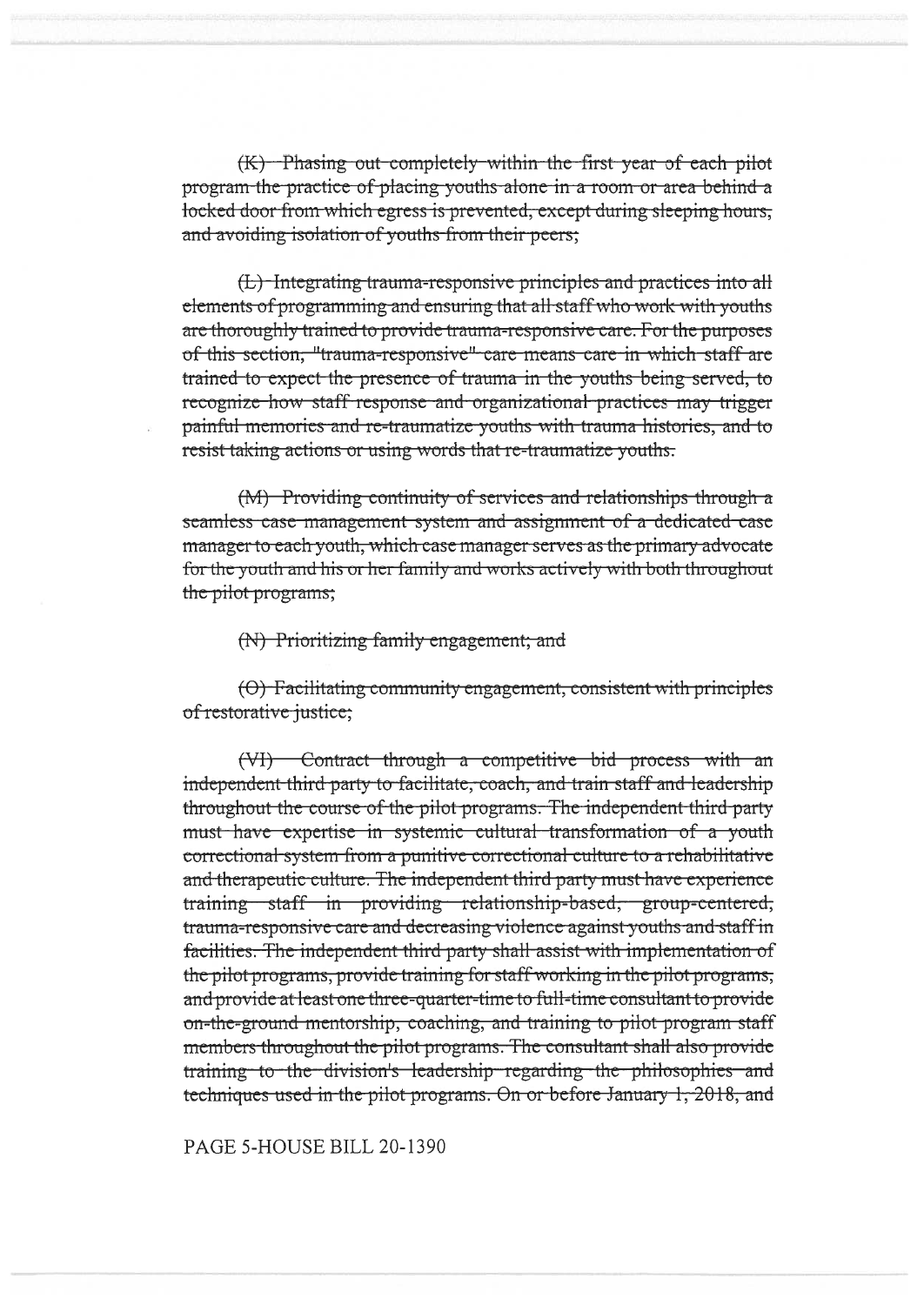continuing through June 30, 2020, the division shall begin working actively with the contracted independent third party to take the necessary steps to commence the first pilot program as soon as possible, which must begin to serve youths no later than July 1, 2018. As soon as possible, but no later than January 30, 2020, the division shall begin working with the second contracted independent third party to commence the second pilot program. which must begin to serve youths no later than July 1, 2020.

 $(VII)$   $(A)$  - Contract through a competitive bid process with an independent contractor other than one of the independent third parties described in subsection  $(4)(b)(VI)$  of this section to evaluate the effectiveness and outcome of the pilot programs. Prior to the start of each pilot program, the division and the contractor shall work together to identify the data points to be collected throughout the pilot programs, which must include, but are not limited to, data concerning fights, assaults on vouths. assaults on staff, critical incidents, restraints, mechanical restraints, seclusion, injuries to youths, injuries to staff, criminal charges filed against youths or staff, grievances or complaints regarding abuse that have been filed or sustained, staff absences, staff turnover, and youth educational achievement. The division shall collect the data and make it available to the contractor at the contractor's request throughout the pilot programs. For the purposes of this subsection (4)(b)(VII), on or before September 1, 2017, the division shall request proposals from candidates for an evaluation of the first pilot program. The division shall require each candidate to submit its proposal to the division on or before November 1, 2017, and the division shall contract with a candidate on or before December 1, 2017. Not later than October 1, 2019, the independent contractor described in this subsection (4)(b)(VII) shall assess the data provided by the division and complete a report evaluating the effectiveness and outcomes of the first pilot program when compared to one or more comparable populations of youths in the division. For the purposes of this subsection  $(4)(b)(VII)$ , the division shall contract for an evaluation of the effectiveness and outcomes of the first and second pilot programs when compared to one or more comparable populations of youths in the division to be completed no later than October 1, 2021. The division shall provide the contractors all available data requested to complete the reports:

(B) The independent contractors, at least in part, shall base their evaluations of the effectiveness of the pilot programs upon whether they reduce the number of fights, critical incidents, assaults on youths, assaults

PAGE 6-HOUSE BILL 20-1390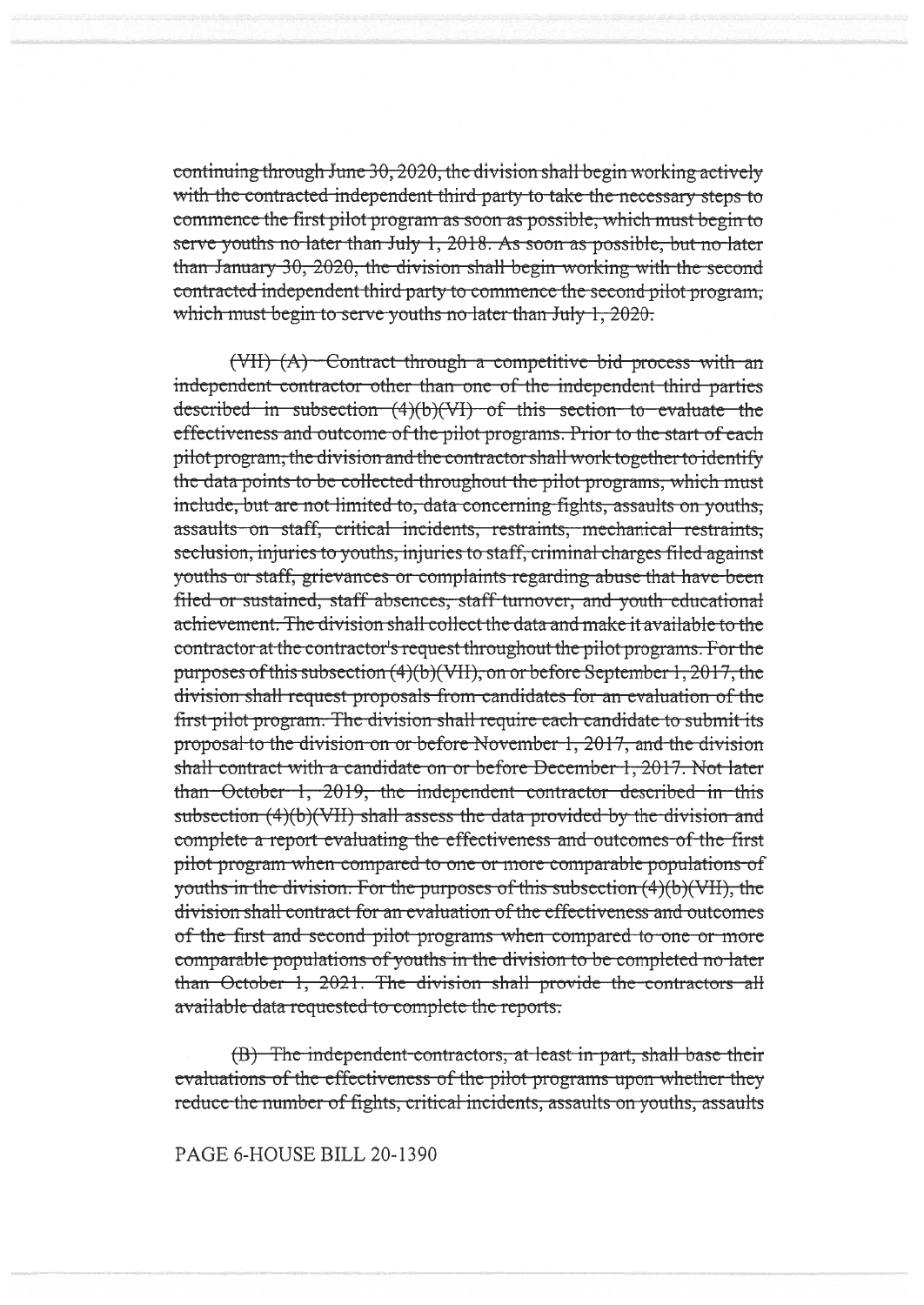on staff, injuries to youths, and injuries to staff when compared to comparable populations of youths in the division, and whether they reduce the number of physical managements and mechanical restraints when compared to comparable populations of youths in the division.

(C) Not later than October 1, 2019, the first independent contractor shall complete the report described in subsection  $(4)(b)(VII)(A)$  of this section and submit it to the judiciary committees of the house of representatives and the senate, to the public heath care and human services committee of the house of representatives, and to the health and human services committee of the senate, or to any successor committees.

(D) Not later than October 1, 2021, the second independent contractor shall complete the report described in subsection  $(4)(b)(VII)(A)$ of this section and submit it to the judiciary committees of the house of representatives and the senate, to the public health care and human services committee of the house of representatives, and to the health and human services committee of the senate, or to any successor committees.

(VIII) Perform the necessary construction and renovation to create youth residences for the pilot programs that are home-like and therapeutic, including home-like sleeping quarters and living and group meeting areas.

 $(c)$  (I) The division of youth services pilot program cash fund, referred to in this subsection (4) as the "fund", is hereby created in the state treasury. The fund consists of money credited to the fund pursuant to subsection (4)(c)(IV) of this section and any other money that the general assembly may appropriate or transfer to the fund.

(II) The state treasurer shall credit all interest and income derived from the deposit and investment of money in the fund to the fund. Any unexpended and unencumbered money remaining in the fund at the end of a fiscal year remains in the fund and does not revert to the general fund.

(III) Subject to annual appropriation by the general assembly, the division may expend money from the fund for the purposes described in this subsection  $(4)$ .

(IV) The division may seek, accept, and expend gifts, grants, or donations from private or public sources for the purposes of this subsection

PAGE 7-HOUSE BILL 20-1390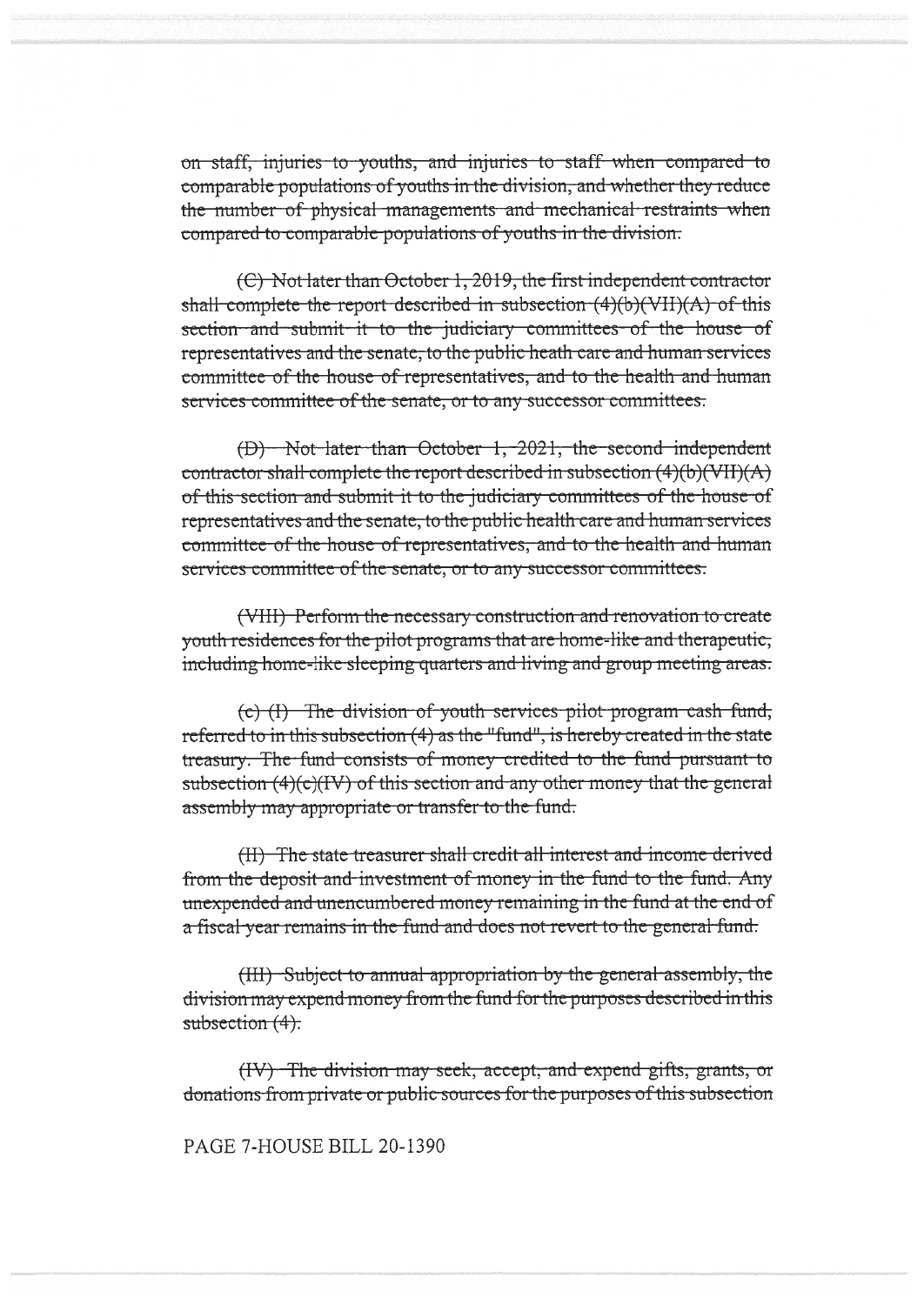(4). The division shall transmit all money received through gifts, grants, or donations to the state treasurer, who shall credit the money to the fund.

(V) The state treasurer shall transfer all unexpended and unencumbered money in the fund on January 3, 2022, to the general fund.

(d) This subsection  $(4)$  is repealed, effective July 1, 2022.

**SECTION 2.** In Colorado Revised Statutes, 24-75-402, repeal  $(5)(mm)$  as follows:

24-75-402. Cash funds - limit on uncommitted reserves reduction in the amount of fees - exclusions - repeal. (5) Notwithstanding any provision of this section to the contrary, the following cash funds are excluded from the limitations specified in this section:

(mm) The division of youth services pilot program cash fund created in section  $19 - 2 - 203$  (4);

SECTION 3. Appropriation - adjustments to 2020 long bill. (1) To implement this act, the general fund appropriations made in the annual general appropriation act for the 2020-21 state fiscal year to the department of human services for use by the division of youth services are adjusted as follows:

(a) The appropriation for personal services related to institutional programs is decreased by \$406,545, and the related FTE is decreased by 4.0 FTE; and

(b) The appropriation for operating expenses related to institutional programs is decreased by \$204,309.

**SECTION 4. Safety clause.** The general assembly hereby finds,